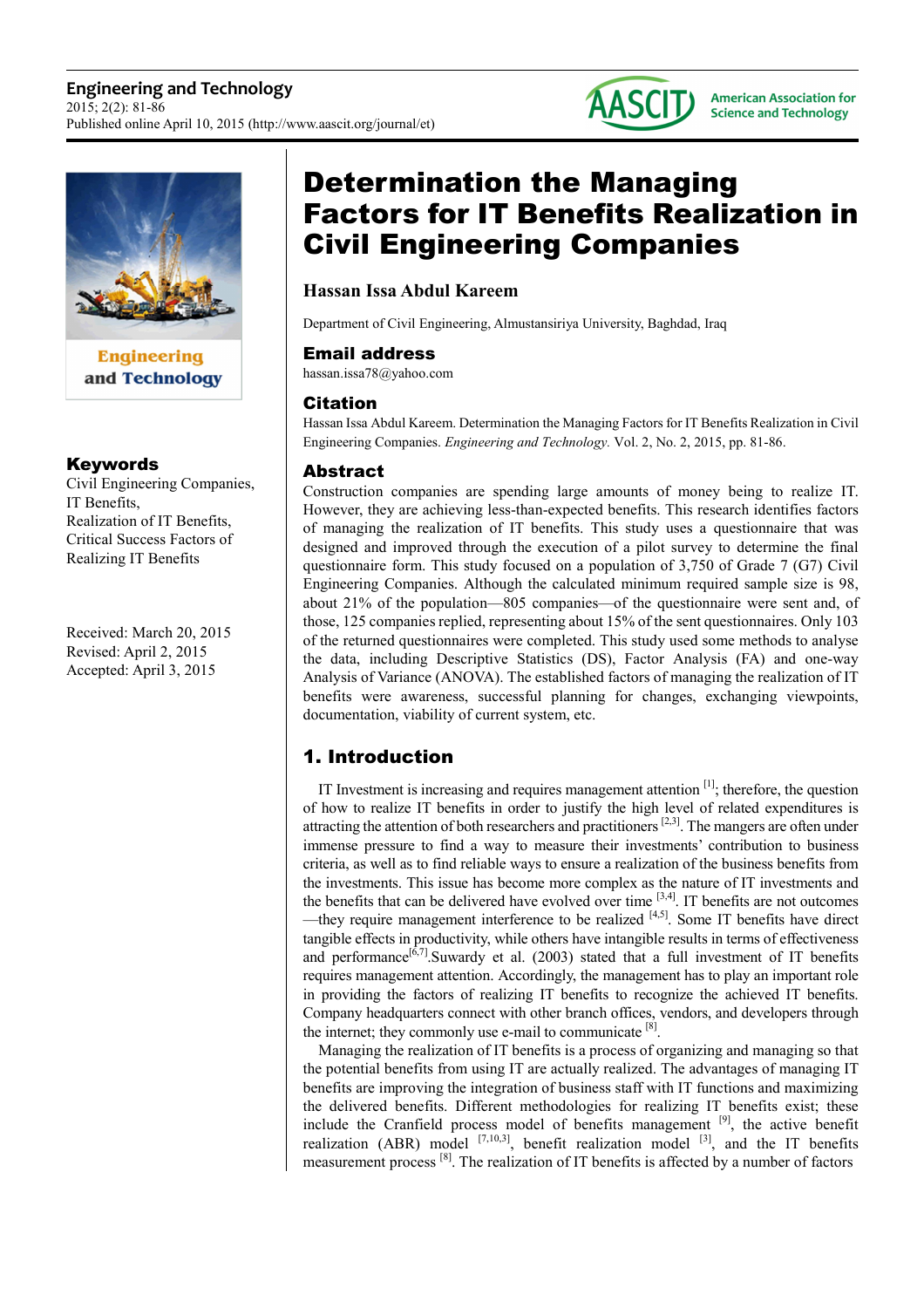which should be considered during the management process.

#### 1.1. Research Question

What are the Factors that influence the realization of IT benefits in the Civil Engineering Companies?

#### 1.2. Research Objective

The research objective is to identify the Factors which influence the realization of IT benefits in Civil Engineering Companies.

# 2. Concept of Critical Success Factors

The CSFs constitute a method of determining precisely what information is most required. The construction managers need access to the information which is related to their particular roles and responsibilities, therefore, the CSFs method adopted in a number of Civil Engineering Companies. In other words, the CSFs are a number of activities in which favourable results are absolutely necessary to achieve the goals of a construction company [11].

According to Bullen and Rockart (1981), CSFs can define as a number of areas in which adequate results ensure successful competitive performance for construction organization. The CSFs took a place with the other basic terms which concerned with the management of a construction company because they constitute an effective method to view managerial information needs [12].

In such a construction company, the value of CSFs is to clarify the areas of activities which then can be used to assist in the planning process and the development of an IS. Accordingly, CSFs are of importance that these key areas of activities should be given a careful attention from construction management. The CSFs approach can be definitely aids Civil Engineering Companies in achieving both the data that top management feels they need and the access mechanisms that they desire, while careful thought must be given to both by top management if an implemented system is to be successful [13]. The CSFs arise from five main sources, namely, industry, competitive strategy and industry position, environmental factors, temporal factors, and managerial position [12].

# 3. Factors of Managing the Realization of IT Benefits

Many factors can influence the successful management of IT benefits realization in Civil Engineering Companies, these factors are CSFs. The last mentioned are a number of activities and managerial requirements related to the process of managing the realization of IT benefits in which the favorable results of the process are absolutely necessary to achieve IT benefits in Civil Engineering Companies. Some researchers have argued the CSFs for managing the realization of IT

benefits such as  $^{[10,13,14,15]}$ . Accordingly, a number of CSFs to achieve adequate process for managing the realization of IT benefits have been modified to ensure successful realization of IT benefits in Civil Engineering Companies.

#### 3.1. Awareness of a Need to Change and Improve

The managements of Civil Engineering Companies should be aware of the needs for improving and developing efficiency, effectiveness and performance of the construction work  $[8]$ . Also, they should be aware that the improvement and development can be achieved by implementing IT projects through implementing a number of required changes in work organization and process. Furthermore, they should be aware of the problems/opportunities that IT can solves/achieves and refocus their business and organizational objectives for IT investments according them. This factor constitutes the first factor to ensure the successful management of realizing the required IT benefits [11].

#### 3.2. Successful Planning for Changes

One of the basic requirements in managing the realization of the identified IT benefits is the successful planning for the required changes in work organization and process  $[16]$ . Also the management should carefully plan for the specific actions required to achieve each benefit to deploy it successfully. In addition, the plan should identify who is responsible for delivering benefits and responsibilities for evaluating it <sup>[3]</sup>.

#### 3.3. Exchange of Viewpoints About Implementation

During the implementation of IT benefits realization plan, it is important to open communications and discussions between all the identified individuals of IT stakeholder who are responsible for monitoring costs and benefits of IT implementation closely <sup>[10]</sup>. This involves assessing the progress of the IT project itself. All stakeholders are able to develop views as to how the project is progressing and to exchange these views in open and constructive discussion <sup>[3]</sup>.

#### 3.4. Documentation for the New System

To realize the benefits after IT implementation, there is a need to prepare formal documentation of the new implemented IT system to record all the information that could be a guide in evaluation process [3]. Also, it is important to ensure that the professional business managers and expert IT users existing during the realization process of IT benefits [15,10].

#### 3.5. Viability of a Previous System

During the implementation of an IT system in the company, it is essential to make sure that the existing system is working well to ensure that there will not be any downtime in the work process  $[10,14]$  Furthermore, the availability of financial expertise during the implementation of an IT system is important factor to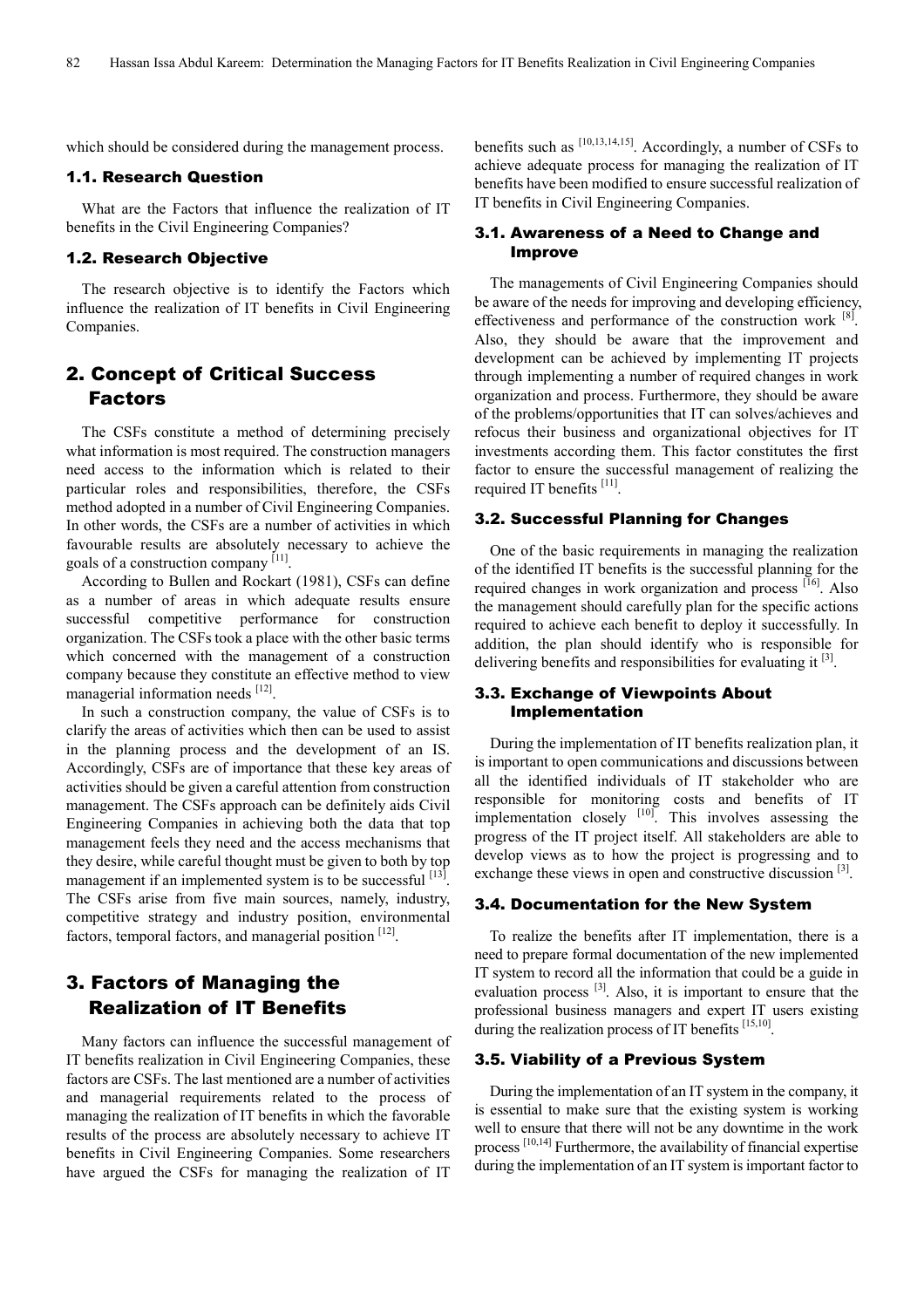monitor and review the cash flow accurately  $[3,13]$ .

#### 3.6. Selection of a Proper Method of IT Evaluation

Such evaluation methods as NPV, discounted payback, savings analysis, ROI, and technical requirements, are exist and adopted in the Civil Engineering Companies $[7,16]$ . The management have to select the appropriate methodology for IT evaluation and examine the compatibility of the expected IT benefits with business objectives to ensure successful realization of IT benefits.

# 3.7. Careful Consideration of IT Drivers and Expectations

The company may have successful implementation for their IT projects when the drivers for investing in IT such as visualization and data collection [14], considered well. Also, the satisfaction of management about what they implemented of IT projects can be achieved through a well identification the expected benefits set according to their categories of tangible and intangible. Furthermore, the organizational mode of working should be carefully considered to ensure the implementation of required changes [15,10,14].

# 4. Research Methodology

Quantitative study was conducted to collect quantitative data; this approach was chosen because it is representative of the population and can guarantee that the study will cover a wide range of Civil Engineering Companies in Malaysia<sup>[17]</sup>. Furthermore, the study offers empirical investigation of quantitative data from respondents. The quantitative data were collected to explore the approaches or procedures for realizing IT benefits. The quantitative study consists of developing a draft questionnaire based on the literature review, then testing and modifying it to finalize the questionnaire that will be used to conduct the survey of the G7 Malaysian Civil Engineering Companies. The directory of the Construction Industry Development Board (CIDB) of 2008–2009 recorded that the number of active and new G7 Civil Engineering Companies totalled 3,750. The present study has a homogeneous population because all respondents are G7 Civil Engineering Companies. As a result, the sample was randomly selected. Moreover, the proper sampling method used was stratified random sampling to ensure that the survey covers the whole area of study  $[18]$ . The CIDB (2008) classifies the Malaysian territory into five regions: central region, northern region, east coast, southern region, and East Malaysia (Borneo). In the present research, the questionnaire was designed according to the findings of the literature review. According to Sekaran (2003), the questionnaire must comprise close-ended questions by asking respondents to choose one or more among a set of alternatives given as options for answers. Around 805 questionnaires were distributed to the same number of G7 Civil Engineering Companies in Malaysia. The total number of returned questionnaire was 125, representing 15% of the

total number of questionnaire distributed. From the returned questionnaire, 22 were incomplete and have been ignored; thus, only 103 of the returned questionnaires from different regions were used to obtain data. The analysis of the quantitative data uses descriptive statistics (DS), factor analysis (FA), and one-way analysis of variance (ANOVA) to obtain and discuss the results.

### 5. Results, Findings, and Discussions

*Table 1. Background information of the respondents* 

|                                    | Frequency       | Percentage      |  |  |
|------------------------------------|-----------------|-----------------|--|--|
| Variable                           | $(n=103)$       | $(Total=100\%)$ |  |  |
| Occupation                         |                 |                 |  |  |
| IT User                            | 27              | 26.2            |  |  |
| Engineer                           | 16              | 15.5            |  |  |
| Managing Director                  | 31              | 30.1            |  |  |
| Project Manager                    | 29              | 28.2            |  |  |
| <b>Education</b> level             |                 |                 |  |  |
| Diploma                            | 29              | 28.2            |  |  |
| Bachelor                           | 55              | 53.4            |  |  |
| Post graduated                     | 19              | 18.4            |  |  |
| Experience                         |                 |                 |  |  |
| $<$ 5                              | 20              | 19.4            |  |  |
| $5 - 10$                           | 31              | 30.1            |  |  |
| >10                                | 52              | 50.5            |  |  |
| Category of company                |                 |                 |  |  |
| Mechanical and Electrical          | 9               | 8.7             |  |  |
| <b>Building</b>                    | 25              | 24.3            |  |  |
| Civil Engineering                  | 17              | 16.5            |  |  |
| Building and Civil Engineering     | 42              | 40.8            |  |  |
| Building, Civil Engineering and    |                 |                 |  |  |
| Mechanical and Electrical          | 10              | 9.7             |  |  |
| Region                             |                 |                 |  |  |
| Central                            | 45              |                 |  |  |
| Northern                           | 25              | 43.7            |  |  |
|                                    |                 | 24.3            |  |  |
| <b>East Coast</b>                  | 11              | 10.7            |  |  |
| Southern                           | 11              | 10.7            |  |  |
| <b>Borneo</b>                      | 11              | 10.7            |  |  |
| Method of IT evaluation            |                 |                 |  |  |
| Cash Flow Analysis                 | 14              | 13.6            |  |  |
| Best Fit to Technical Requirements | 42              | 40.8            |  |  |
| Fit to Investment Requirements     | 23              | 22.3            |  |  |
| Undefined                          | 24              | 23.3            |  |  |
| Percentage of investment %         |                 |                 |  |  |
| <1                                 | 36              | 35.0            |  |  |
| $1 - 5$                            | 36              | 35.0            |  |  |
| $6 - 10$                           | 13              | 12.6            |  |  |
| $11 - 20$                          | 8               | 7.8             |  |  |
| Undefined                          | 10              | 9.7             |  |  |
| Amount of investment               |                 |                 |  |  |
| RM<2,500                           | $7\overline{ }$ | 6.8             |  |  |
| RM 2,500 - 12,500                  | 47              | 45.6            |  |  |
| RM 15,000 - 25,000                 | 14              | 13.6            |  |  |
| RM 27,500 - 50,000                 | 10              | 9.7             |  |  |
| >RM 50,000                         | 13              | 12.6            |  |  |
| Undefined                          | 12              | 11.7            |  |  |

The background information of the respondents and companies are presented in Table 1. The respondents were 29 (28%) project managers, 31 (30%) managing directors, 55 (53%) degree holders, and 52 (50%) individuals with more than 10 years of experience in construction. The Civil Engineering Companies comprise 42 (41%) companies from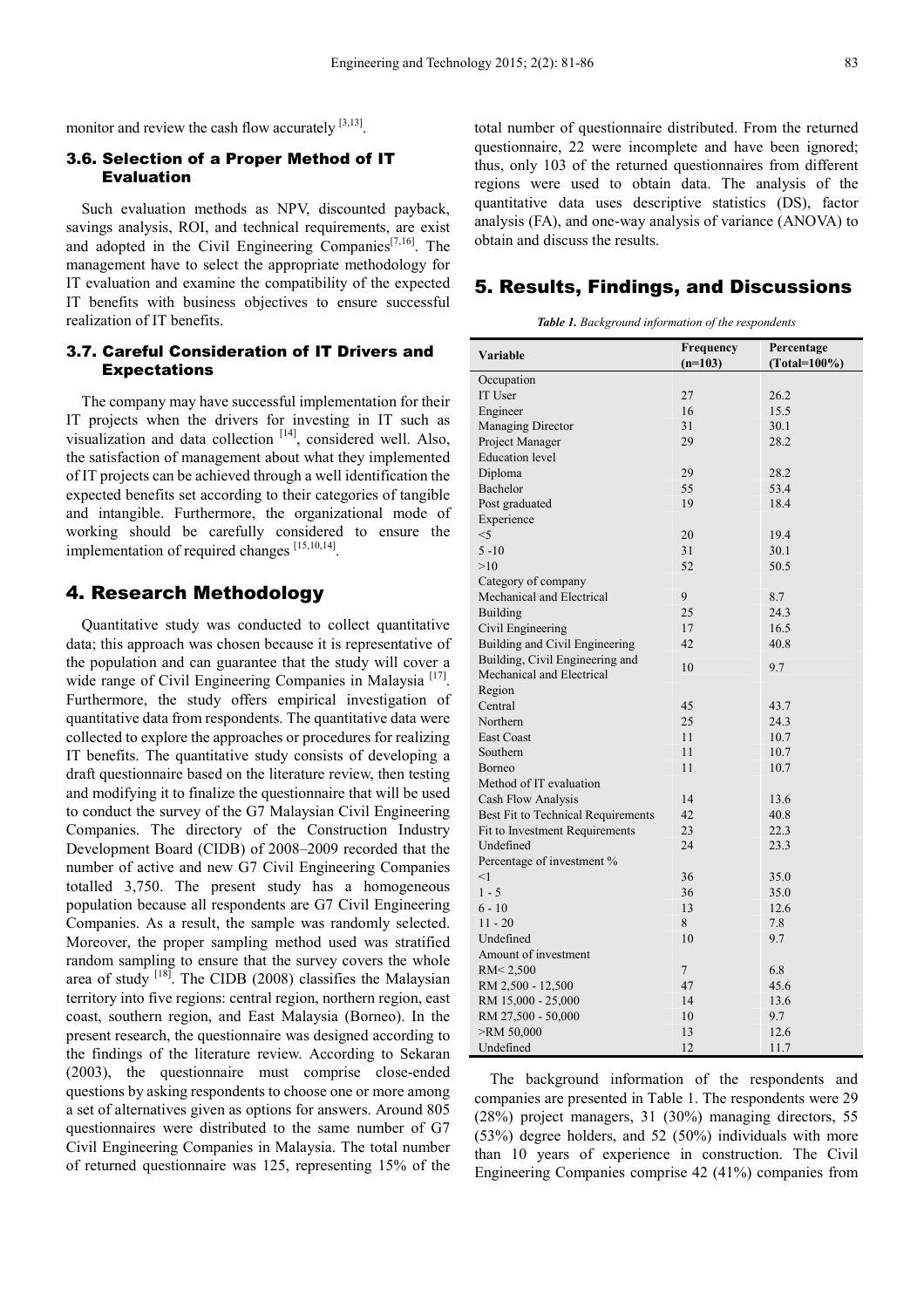the category of building and civil engineering, and 45 (44%) from the central region (e.g., Kuala Lumpur and Selangor). The best fit to technical requirements was a common method of IT evaluation in companies, and 42 (41%) of the companies used this method. Furthermore, 72 (70%) companies invest  $\leq$ 5% of their total investments in IT, while 47 (46%) have invested RM 2,500–12,000. The low percentage and amount of IT investment may be due to the low cost of updating or improving an IT system or a network when an IT system is already in place. Accordingly, the respondents gave an indication that the use of IT in Civil Engineering Companies is low. About 42 (41%) respondents depend on the best fit to technical requirements to evaluate IT projects. However, the methods of IT evaluation in 24 (23%) companies were undefined. About 10 (10%) companies failed to define the percentage of their IT investments, while 12 (13%) did not indicate the amount of IT investment. The undefined areas gave an indication of the lack of awareness regarding IT investment issues in these companies.

The DS analysis of the factors provided mean values for awareness about need for changes, successful planning for changes, exchanging viewpoints about implementation, documenting anew system, ensuring viability of the previous system, selecting proper methodology for IT evaluation, and carefully considering IT expectations, as shown in Figure1.The mean Likert scale values of these factors were 3.86, 3.93, 3.93, 3.88, 3.84, 3.82, and 3.83, respectively, which are between 3.51 and 4.50on the Likert scale, which means that the respondents accepted these factors.

Seven items of the factors were subjected to assess the suitability of data for FA using SPSS software. To aid in the interpretation of FA components, only one component was extracted which represent the factors, so the solution could not be rotated. Consequently, all the factors combined in one factor (i.e., one group) by using FA with a mean Likert scale value of 3.87, as shown in Table 2. This confirmed the results of DS analyses.

The significance level was set at  $p \le 0.05$  for a one-way ANOVA test, to investigate the hypothesis that there was no significant difference between the mean values of the scores for the factors with regard to the specifications of respondents and companies, as shown in Table 3. According to  $[19]$ , the variances are homogeneous if the significant values of Levene's test are greater than 0.05. For the factors test, since the significant values were greater than 0.05, the homogeneity of variance assumption was not violated. The results of the one-way ANOVA test showed that there were no significant differences between the answers of the respondents no matter what are their positions, education levels or experiences. For instance, the project managers answered the same way of the IT users. This result indicated that the project managers have not qualified properly to be professional in the factors that influence the realization of IT benefits and did not get sufficient education and knowledge about IT matters. This result matches with the findings of some previous researches, such as,  $[20,21,22,23]$ . Furthermore, there were no significant differences according to the work category or region of the Civil Engineering Companies because they represent a homogeneous sample and undergoing the same IT experience and knowledge. This result is compatible with the findings of  $^{[24]}$  and  $^{[25]}$ .



*Figure 1. The factors for Realizing IT Benefits* 

| <b>Table 2.</b> Average Mean Values of the factors for Realizing IT Benefits |  |  |  |
|------------------------------------------------------------------------------|--|--|--|
|------------------------------------------------------------------------------|--|--|--|

|             | No. of respondents | <b>COLLECT</b><br>Mean<br>A vo<br>Minimum | . Maximum Mean<br>Avo. | $\bf{A} \bf{V} \bf{P}$<br>Mean | . Deviation<br>Std.<br>Avg. |
|-------------|--------------------|-------------------------------------------|------------------------|--------------------------------|-----------------------------|
| <b>CSFs</b> | 103                | 3.04                                      | ----                   | $\sim 0$<br>J.O                | V.00                        |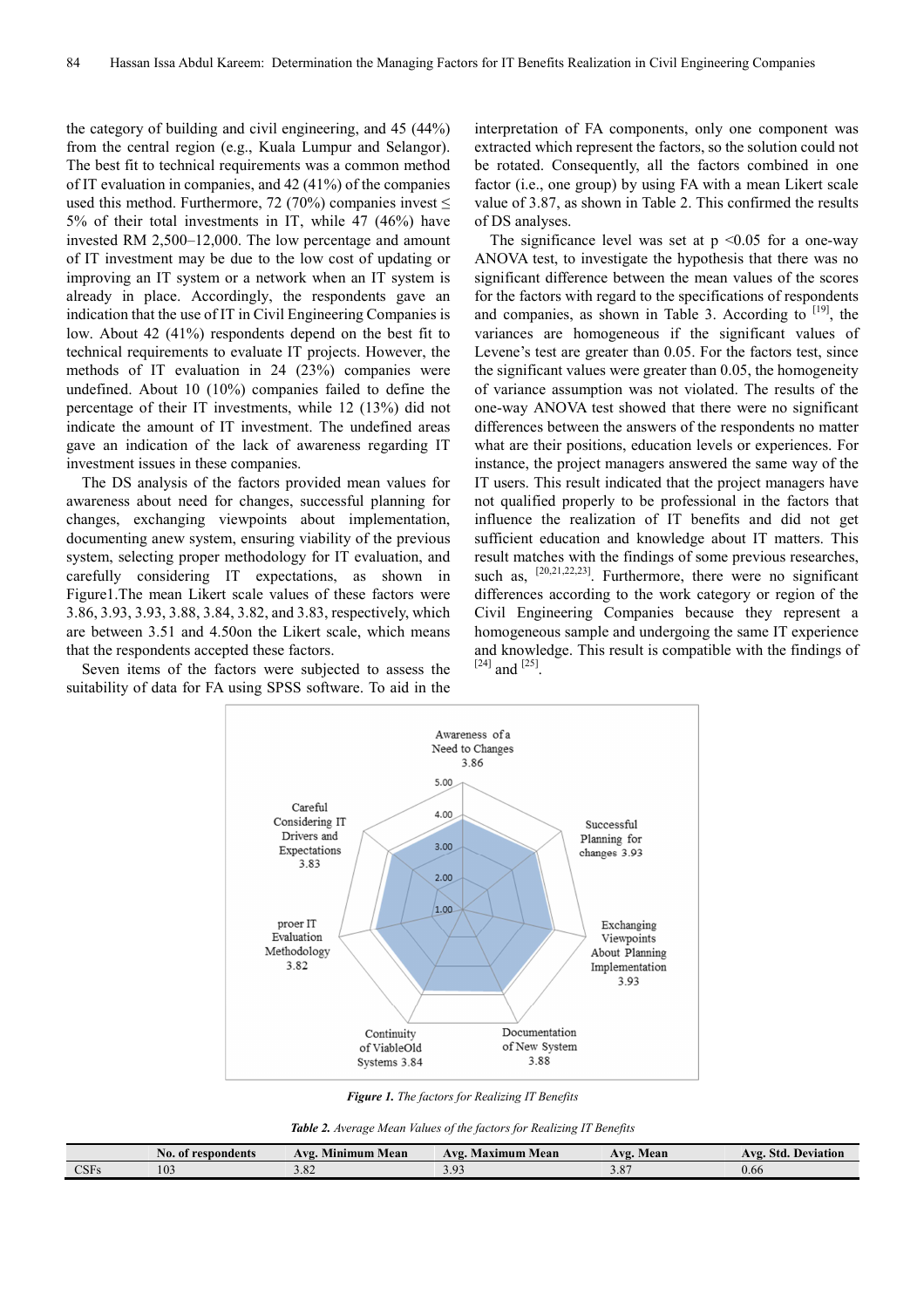| Demography                 |                                                           | ${\bf N}$ | Mean  | <b>Std. Deviation</b> | <b>Results of ANOVA</b>                  |  |
|----------------------------|-----------------------------------------------------------|-----------|-------|-----------------------|------------------------------------------|--|
| <b>Respondent Position</b> | IT User                                                   | 27        | 27.11 | 3.39                  |                                          |  |
|                            | Engineer                                                  | 16        | 27.94 | 4.39                  | F(4.83,<br>$14.15 = 0.34$<br>$P = 0.80$  |  |
|                            | Managing Director                                         | 31        | 26.97 | 3.34                  |                                          |  |
|                            | Project Manager                                           | 29        | 26.79 | 4.14                  |                                          |  |
|                            | Total                                                     | 103       | 27.11 | 3.73                  |                                          |  |
|                            | Diploma                                                   | 29        | 26.00 | 3.58                  |                                          |  |
| Respondent                 | Bachelor                                                  | 55        | 27.47 | 4.12                  | F(25.22,<br>$13.65 = 1.85$<br>$P = 0.16$ |  |
| Education                  | Post graduated                                            | 19        | 27.74 | 2.28                  |                                          |  |
|                            | Total                                                     | 103       | 27.11 | 3.73                  |                                          |  |
|                            | < 5                                                       | 20        | 28.00 | 2.55                  | F(19.55,<br>$13.77 = 1.42$<br>$P = 0.25$ |  |
| Respondent                 | $5 - 10$                                                  | 31        | 27.52 | 4.04                  |                                          |  |
| Experience                 | >10                                                       | 52        | 26.52 | 3.87                  |                                          |  |
|                            | Total                                                     | 103       | 27.11 | 3.73                  |                                          |  |
|                            | Mechanical and Electrical                                 | 9         | 26.67 | 4.66                  | F(1.85,<br>$14.37 = 0.13$<br>$P = 0.97$  |  |
|                            | <b>Building</b>                                           | 25        | 26.76 | 2.95                  |                                          |  |
|                            | Civil Engineering                                         | 17        | 27.18 | 5.82                  |                                          |  |
| Company Category           | Building and Civil Engineering                            | 42        | 27.31 | 2.99                  |                                          |  |
|                            | Building, Civil Engineering and Mechanical and Electrical | 10        | 27.40 | 3.60                  |                                          |  |
|                            | Total                                                     | 103       | 27.11 | 3.73                  |                                          |  |
| Company Region             | Central                                                   | 45        | 26.91 | 4.33                  | F(2.01,<br>$14.36 = 0.14$<br>$P = 0.97$  |  |
|                            | Northern                                                  | 25        | 27.36 | 3.20                  |                                          |  |
|                            | <b>East Coast</b>                                         | 11        | 27.18 | 3.31                  |                                          |  |
|                            | Southern                                                  | 11        | 27.64 | 1.43                  |                                          |  |
|                            | Borneo                                                    | 11        | 26.73 | 4.56                  |                                          |  |
|                            | Total                                                     | 103       | 27.11 | 3.73                  |                                          |  |

*Table 3. Results of ANOVA Tests for the factors with Regard to Demography* 

The respondents confirmed the importance of the processes of both an awareness of the need for changes and the successful planning for changes, because these represent key factors of achieving benefits. Moreover, the respondents approved of exchanging viewpoints about implementation, documenting for new systems, and ensuring the viability of the current system because these represent factors of implementing and monitoring the IT projects as to lead to a realization of IT benefits. The respondents agreed with both selecting proper methodology for IT evaluation and carefully considering IT expectations. These represent crucial factors for evaluating and realizing IT benefits. All these results of CSFs are consistent with the previous studies of [15,13,10,14]. However, in general, the results of this study indicate that the respondents in G7Civil Engineering Companies have an awareness of the need for management interference in the realization process of IT benefits. However, the respondents approved the critical success factors because they believe that a benefit might not be realized automatically and it may require management interference to provide the success requirements [4,5].

# 5. Conclusion

The DS and FA showed that the factors were awareness about need for changes, successful planning for changes, exchanging viewpoints about implementation, documenting anew system, ensuring the viability of the previous system, selecting proper methodology for IT evaluation, and carefully considering IT expectations. The DS analysis confirmed the processes of realizing IT benefits, such as identifying

problems, preparing a feasibility study and planning for realizing IT benefits. The FA confirmed two main processes, namely, identifying IT benefits and planning for realization of IT benefits, and implementing a plan and evaluating IT benefits.

Civil Engineering Companies' managements are aware of the factors. However, management awareness constitutes a significant factor in ensuring successful IT implementation because, without the approval of the senior management, IT cannot proceed even if employees recognize that they need it. In addition, companies must plan for the required changes to achieve successful IT implementation. Moreover, the senior management should be aware of their needs before they decide to implement a new system or software. In addition, factors that influence the management of the realization of IT benefits include identification and discussion of the viewpoints of IT stakeholders regarding the IT implementation, proper selection of IT measures to satisfy accurate measurements for IT benefits, and ensuring viability of the current system duringIT implementation to prevent downtime.

#### References

- [1] Suwardy, T. Ratnatunga, J. and Sohal, A. S. IT projects: evaluation, outcomes and impediments. *Benchmarking: An International Journal*, 10, 4.(2003)p. 325-342.
- [2] Ballantine, J.and Stray S. Financial appraisal and the IS/IT investment decision making process. *Journal of Information Technology*, 13(1),(1998),p. 3–14.